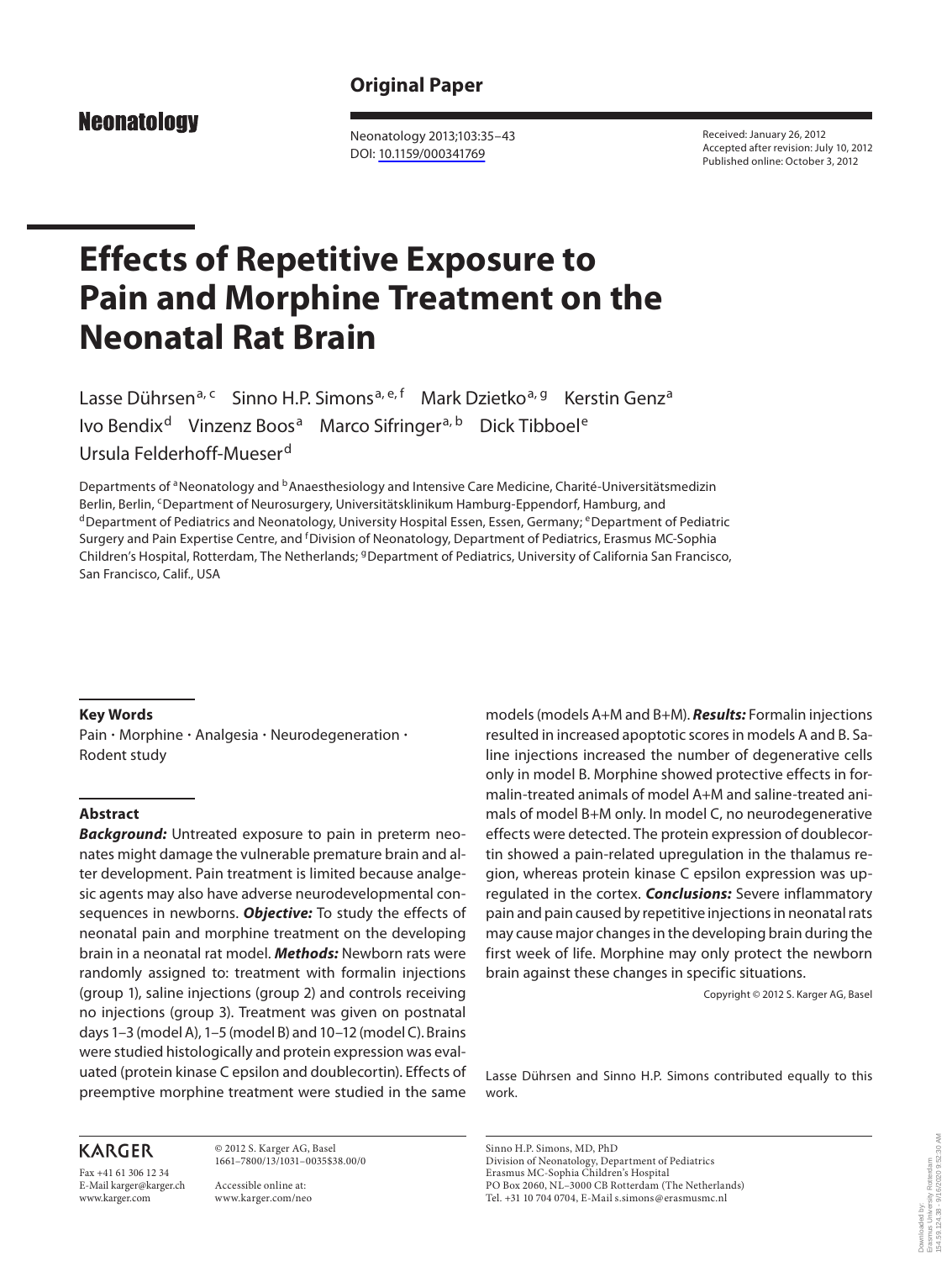## **Introduction**

 Neonatal intensive care treatment is associated with frequent and intense moments of distress due to ventilatory support and frequent painful procedures [1, 2]. The developing brain of preterm newborns is very vulnerable and can be harmed by various environmental factors and stressors during a sensitive time of development [3, 4]. Repetitive, untreated pain and distress may harm the premature brain and have short and long-term effects [5–7] . Although adequate analgesia might prevent effects of pain in these vulnerable patients, the use of analgesics is still under debate [1, 8]. Clinical trials have not provided sufficient evidence for routine use of morphine in premature neonates [9–11] and rodent studies have shown widespread apoptotic neurodegeneration in the first week of life after administration of many substances with  $GABA_A$ -enhancing and/or NMDA receptor-blocking properties [8, 12].

 Both neuroprotective and destructive roles of morphine have been suggested in adults. Apoptotic cell death of neuronal and glial cells was found only after high doses and prolonged use of morphine [13] . Both neonatal prolonged morphine treatment and repetitive inflammatory pain lead to behavioral changes and abnormal learning in adult rats, while these effects are reduced when pain and morphine treatment are combined [14, 15]. Preemptive morphine attenuates increased hot plate thresholds, reduced place preference conditioning and reduced ethanol preferences in long-term behavioral rodent studies after neonatal pain exposure [14, 16]. Interacting effects of hippocampal gene expression are found after the combination of stress and morphine exposure in neonatal mice [17].

 The hypothesis of the current study is that exposure to pain results in degeneration of cells in the neonatal rat brain and that preemptive treatment of these animals with morphine protects their brain. The negative effects of pain are hypothesized to be absent in older animals. The effects of pain and preemptive morphine on the brain of newborn and more mature rats were histologically evaluated.

 In addition, expression of two important molecular markers, protein kinase C epsilon (PKCvarepsilon) and doublecortin (DCX), was studied in neonatal rat brains. PKC contributes to stabilization of synaptic connections [18]. DCX is necessary for regular neuronal migration and differentiation in the cerebral cortex [19].

## **Methods**

#### *Outcome*

 The primary outcome of this study is the effect of pain, morphine and their combination on neurodegeneration measured as the number of apoptotic cells. Furthermore, the protein expression of PKCvarepsilon and DCX in different brain regions after formalin and saline injections was studied by Western blotting.

#### *Experimental Animal Model*

 One-day-old Wistar rat pups (Tierexperimentelle Einrichtungen der Charité-Universitätsmedizin Berlin, Berlin, Germany) were used for these studies. Newborn rats from several litters were randomly assigned to different treatment groups. All experiments were performed in accordance with the German Animal Welfare Act and the guidelines of the Charité-Universitätsmedizin Berlin, and were approved by the local animal protection authority in Berlin (Landesamt für Gesundheit und Soziales, Berlin, Germany). The experiments adhered to the guidelines of the committee for Research and Ethical Issues of the IASP.

 In order to investigate age dependency of painful stimuli, 3 different time points with corresponding experimental models were investigated (table 1).

Newborn rats were randomly assigned to injections of  $5 \mu l$  of 10% formalin in all 4 paws (group 1, severe pain), injections with 5 µl of 0.9% sodium chloride (saline) in all 4 paws (group 2, mild pain) and compared to controls receiving no injections at all (group 3).

 Injections were given either from postnatal day 1 to day 3 (P1– P3; model A) or from day 1 until day 5 (P1–P5; model B). A third group of animals received injections at days P10, P11 and P12 (model C). Animals used for molecular studies received a single injection on P3. The rat pups were sacrificed on day P4, P6 or P13, respectively. Apart from these treatments, animals from all groups received equal care (i.e. daily handling, separation from the mother, etc.).

#### *Analgesic Treatment with Morphine*

 To evaluate the effects of analgesic therapy on pain-induced neuronal degeneration, the preemptive effect of morphine was investigated. Animals received morphine sulfate subcutaneously (500 μg/kg, 0.05 mg morphine/ml solution) 30 min before formalin or saline injections. To evaluate the neurotoxic effects of morphine itself, a control group was included that received only subcutaneous morphine on consecutive postnatal days (models A+M and  $B+M$ ; table 1). For histology and Western blotting, see online supplementary material (for all online supplementary material, see www.karger.com/doi/10.1159/000341769).

#### *Statistical Analysis*

 GraphPad Prism version 5.0 (GraphPad Software, La Jolla, Calif., USA) was used to analyze the data. Values are presented as means  $\pm$  SEM. Groups were compared using one-way and twoway analysis of variance (ANOVA), nonparametric Kruskal-Wallis tests and exact tests. Statistical significance was determined at  $p < 0.05$ .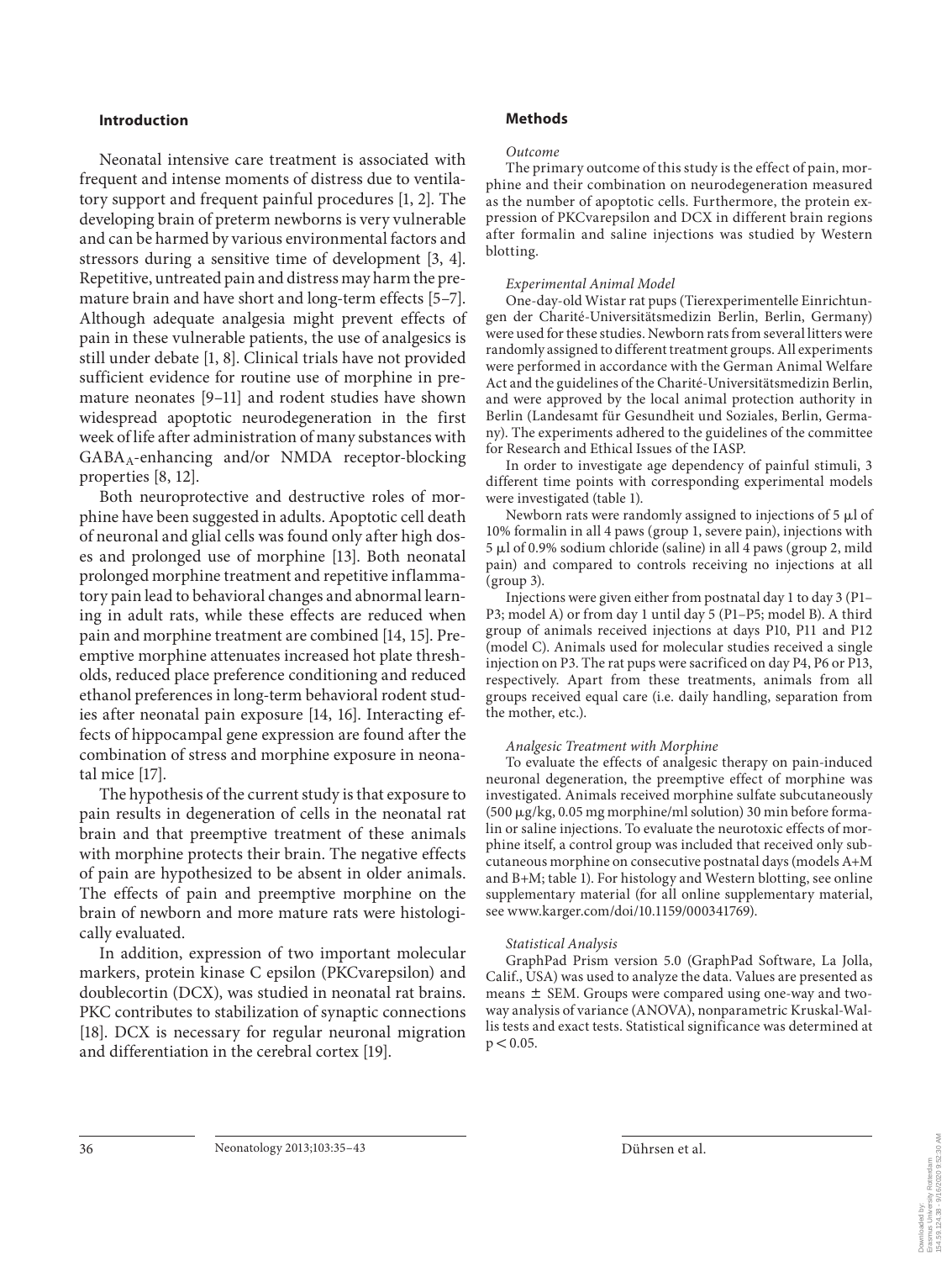| Table 1. Timetable of different histological and molecular experiments |
|------------------------------------------------------------------------|
|------------------------------------------------------------------------|

|               | P <sub>1</sub> | P <sub>2</sub> | P <sub>3</sub> | P <sub>4</sub> | P <sub>5</sub> | P6 | P <sub>7</sub> | P <sub>8</sub> | P <sub>9</sub> | P <sub>10</sub> | <b>P11</b> | P <sub>12</sub> | P <sub>13</sub> |
|---------------|----------------|----------------|----------------|----------------|----------------|----|----------------|----------------|----------------|-----------------|------------|-----------------|-----------------|
| Model $A1$    | Χ              | Χ              | Χ              | ¥              |                |    |                |                |                |                 |            |                 |                 |
| Model $A+M^2$ | $XM_1$         | $XM_1$         | $XM_1$         | ¥              |                |    |                |                |                |                 |            |                 |                 |
| Model $B^3$   | Х              | Χ              | Χ              | Χ              | Χ              | ¥  |                |                |                |                 |            |                 |                 |
| Model $B+M^4$ | $XM_1$         | $XM_1$         | $XM_1$         | $XM_1$         | $XM_1$         | ¥  |                |                |                |                 |            |                 |                 |
| Model $C^5$   |                |                |                |                |                |    |                |                |                | X               | Χ          | X               | ¥               |
| Model $D^6$   |                |                | Χ              |                |                |    |                |                |                |                 |            |                 |                 |
| Model $D+M^7$ |                |                | $XM_1$         |                |                |    |                |                |                |                 |            |                 |                 |

The schedules A–D were used. Different frequencies of injections and variable postnatal ages were examined.  $X =$  Intervention; ¥ = perfusion;  $XM_1$  = intervention with 500  $\mu$ g morphine/kg. <sup>1</sup>

Injection of 5  $\mu$ l formalin 10% (group 1), or injection of 5  $\mu$ l 0.9% saline (group 2), or controls (no injection, group 3) during days P1-3, perfusion at day P4.<sup>2</sup> Animals of model A were pretreated with 500 µg morphine/kg. Controls received morphine once a day without further interventions.<sup>3</sup> Injection of 5  $\mu$ l formalin 10% (group 1), or injection of 5  $\mu$ 10.9% saline (group 2), or controls (no injection, group 3) during days P1–5, perfusion at day P6.<sup>4</sup> Animals of model B were pretreated with 500 µg morphine/ kg. Controls received morphine once a day without further interventions.<sup>5</sup> Injection of 5 µl formalin 10% (group 1), or injection of 5  $\mu$ l 0.9% saline (group 2), or controls (no injection, group 3) during day P10-12, perfusion at day P13.<sup>6</sup> Injection of 5  $\mu$ l formalin 10% and controls (no injection) on day P3, sacrificed afterwards on the same day.  $7500 \mu g$  morphine/kg + injection of 5  $\mu$ l formalin 10%, and controls, 500 µg morphine/kg on day P3, sacrificed afterwards on the same day.

## **Results**

## *Histology*

## Model A

Animals received either formalin (group1,  $n = 7$ ) or saline (group 2,  $n = 10$ ) in both hind and forepaws during days P1, P2 and P3 or no injections (control group 3,  $n =$ 9) (model A, see table 1). At day P4 animals were sacrificed and their brains were processed for histological staining as is illustrated in figure 1. Mean total apoptotic scores were 27,092, 13,044 and 7,625 degenerating cells/ mm<sup>3</sup> for the formalin, saline and control group, respectively (fig. 2a). Significantly more apoptotic cells were counted in the formalin group and saline group compared to the control group (Mann-Whitney tests:  $p$  < 0.001 and  $p = 0.006$ ). Formalin-treated animals also showed higher scores than saline-treated animals ( $p =$ 0.003). Most degenerated cells were found in the lamina II of both frontal and parietal cortex of the formalin and saline-treated animals (table 2).

## Model B

In model B (table 1) experiments were prolonged until the 6th postnatal day (injections day P1–P5). At day P6 mean total apoptotic scores were 23,506, 25,862 and 10,092 degenerating cells/mm<sup>3</sup> for the formalin ( $n = 8$ ), saline  $(n = 11)$  and control  $(n = 8)$  groups, respectively

(fig. 2b). Significantly more apoptotic cells were counted in the formalin and saline group compared to the control group (Mann-Whitney test:  $p < 0.001$ ). No significant difference in the number of apoptotic cells were found between animals injected with formalin and saline  $(p =$ 0.84). Most degenerated cells were found in the lamina II of both frontal and parietal cortex as well as in the cingulum of the formalin- and saline-treated animals ( ta $ble 2).$ 

## *Effect of Postnatal Time/Age: Model C*

 Animals were again divided into 3 groups and received either 5  $\mu$ l formalin 10% (n = 5) or 5  $\mu$ l saline (n = 4) in both hind and forepaws during days P10, P11 and P12 and were again compared to a control group  $(n = 4)$ receiving no injections. At day P13, mean total apoptotic scores were comparable for the formalin, saline and control groups, 4,064, 3,759 and 3,162 degenerating cells/ mm<sup>3</sup>, respectively (fig. 2c). Compared to the experiments in newborn animals (models A and B), the overall apoptotic scores, also in controls, were lower compared to those in newborn animals.

## *Pretreatment with Morphine: Pain Models A+M and B+M*

The effects of pretreatment with 500  $\mu$ g/kg subcutaneous morphine before formalin or saline injections, as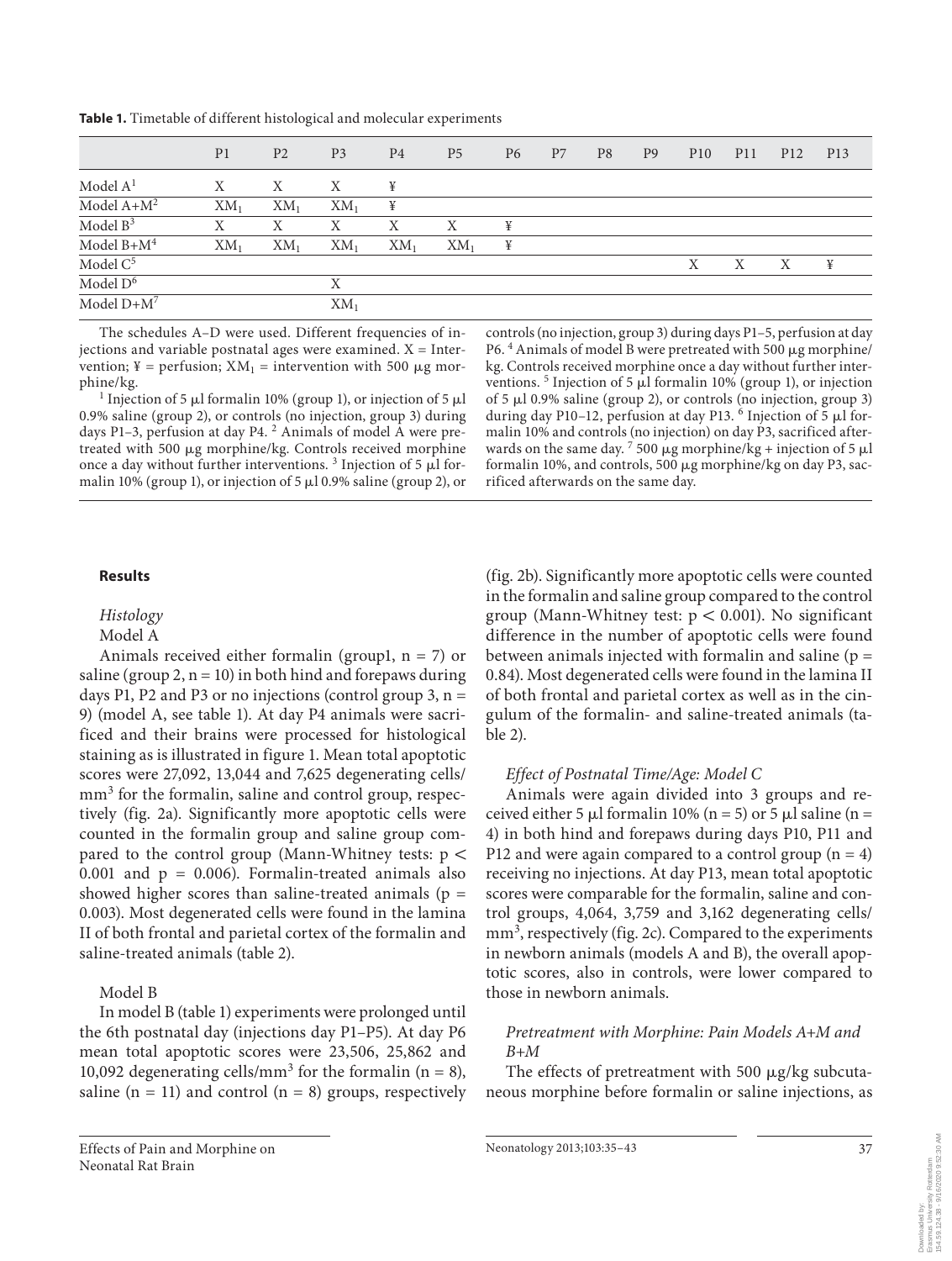

Fig. 1. de Olmos cupric silver staining (a, b) and TUNEL staining (c, d) of formalin-treated animals (b, d) compared to control animals (a, c). Formalin pain induces cell death in the immature rat brain. Neurodegenerative changes in the brains of P4 rats who were subjected to subcutaneous formalin injections for 3 days and sacrificed on P4. **b** In the injured frontal cortex from an animal subjected to formalin pain over 3 days, degenerated cells appear as small dark dots in 70-um silver-stained sections (×40). **d** TUNEL staining performed in a 10- $\mu$ m-thick cortical section confirms DNA fragmentation within degenerating cells ( $\times$ 20).

Table 2. Number of apoptotic cells in different brain regions for models A and B

|                                  | Model A            |            |                     |            |                   |            | Model B            |            |                     |            |                   |            |  |
|----------------------------------|--------------------|------------|---------------------|------------|-------------------|------------|--------------------|------------|---------------------|------------|-------------------|------------|--|
|                                  | formalin $(n = 7)$ |            | saline ( $n = 10$ ) |            | control $(n = 9)$ |            | formalin $(n = 8)$ |            | saline ( $n = 11$ ) |            | control $(n = 8)$ |            |  |
|                                  | mean               | <b>SEM</b> | mean                | <b>SEM</b> | mean              | <b>SEM</b> | mean               | <b>SEM</b> | mean                | <b>SEM</b> | mean              | <b>SEM</b> |  |
| Frontal cortex (lamina II)       | 10,796             | 2,375      | 4,143               | 696        | 1,651             | 334        | 8,357              | 868        | 8,662               | 535        | 2,929             | 514        |  |
| Frontal cortex (lamina IV)       | 192                | 35         | 163                 | 29         | 95                | 28         | 257                | 49         | 244                 | 39         | 193               | 53         |  |
| Cingulate gyrus (lamina II)      | 2,306              | 240        | 1,514               | 200        | 1,048             | 151        | 1,589              | 387        | 2,740               | 475        | 1,375             | 347        |  |
| Cingulate gyrus (lamina IV)      | 265                | 67         | 163                 | 26         | 114               | 23         | 250                | 49         | 262                 | 42         | 193               | 30         |  |
| Nucleus caudatus                 | 106                | 25         | 114                 | 24         | 64                | 19         | 425                | 114        | 353                 | 76         | 211               | 60         |  |
| Septum                           | 612                | 154        | 503                 | 100        | 381               | 136        | 671                | 106        | 712                 | 122        | 450               | 82         |  |
| Parietal cortex (lamina II)      | 7,612              | 932        | 3,586               | 851        | 2,587             | 741        | 7,143              | 941        | 8,454               | 700        | 2,303             | 261        |  |
| Parietal cortex (lamina IV)      | 155                | 14         | 132                 | 21         | 83                | 35         | 193                | 30         | 270                 | 40         | 189               | 53         |  |
| Retrosplenial cortex (lamina II) | 1,857              | 584        | 914                 | 117        | 476               | 48         | 982                | 186        | 792                 | 116        | 518               | 97         |  |
| Retrosplenial cortex (lamina IV) | 200                | 28         | 120                 | 29         | 146               | 33         | 254                | 36         | 249                 | 35         | 100               | 19         |  |
| Medial thalamus                  | 359                | 45         | 229                 | 37         | 156               | 41         | 639                | 87         | 439                 | 45         | 204               | 34         |  |
| Lateral thalamus                 | 555                | 205        | 406                 | 100        | 219               | 54         | 550                | 99         | 481                 | 89         | 368               | 98         |  |
| Thalamus (V)                     | 216                | 55         | 209                 | 50         | 108               | 28         | 282                | 43         | 473                 | 50         | 279               | 73         |  |
| Hypothalamus                     | 878                | 143        | 360                 | 79         | 172               | 60         | 979                | 105        | 860                 | 120        | 350               | 33         |  |
| Subiculum                        | 555                | 85         | 260                 | 56         | 111               | 22         | 507                | 67         | 465                 | 78         | 175               | 37         |  |
| Hippocampus (CA 1)               | 253                | 106        | 154                 | 27         | 143               | 33         | 329                | 42         | 231                 | 47         | 111               | 16         |  |
| Hippocampus (gyrus dentatus)     | 188                | 76         | 137                 | 22         | 102               | 31         | 98                 | 29         | 174                 | 22         | 150               | 28         |  |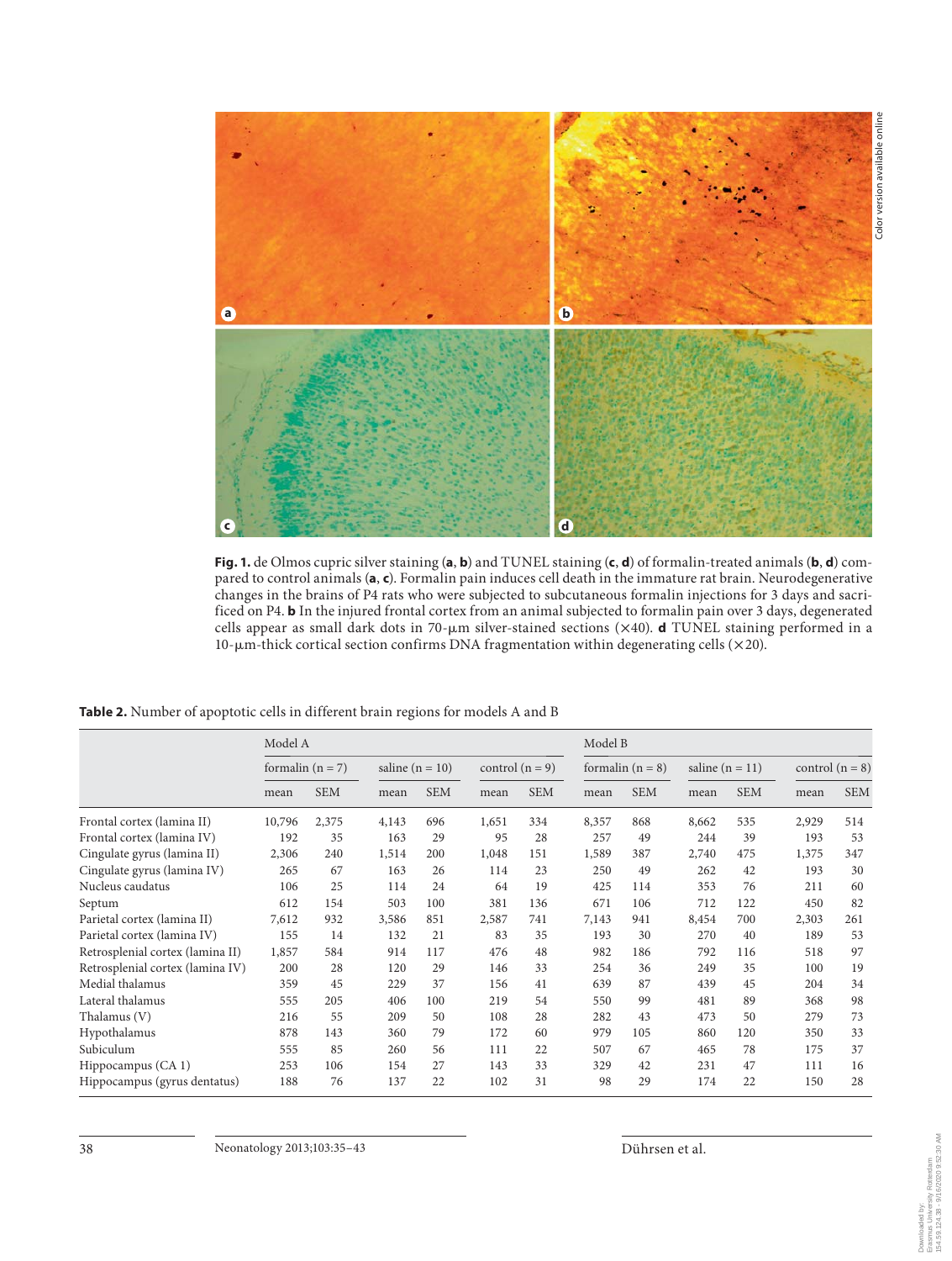



**Fig. 2.** Total apoptotic scores in the brain of animals at different ages. Model A (a) at day P4 after injections with formalin or saline at day P1 until day P3 compared to controls  $(n = 7-10)$ , model B (**b**) at day P6 after injections with formalin or saline at day P1 until day P5 compared to controls  $(n = 8-11$  per group), and model C (c) at day P13 after injections with formalin or saline at day P10 until day P12 compared to controls  $(n = 4-5)$ . \*\*  $p = 0.006$ ; \*\*\*  $p < 0.001$ ; Mann-Whitney U nonparametric tests.

well as of receiving morphine therapy without injections, are shown in figure 3a (receiving injections on days P1-P3, model A+M) and figure 3 b (injections on days P1–P5, model B+M).

 For the animals in model A+M (injected during P1– P3; fig. 3a), the mean total apoptotic scores were 10,086, 9,971 and 11,657 degenerating cells/mm<sup>3</sup> for the animals treated with morphine and formalin, morphine and saline, and only morphine, respectively. Pretreatment with morphine reduced total apoptotic scores in the formalin group ( $p = 0.01$ ), but not in the control and saline groups  $(p = 0.065$  and  $p = 0.71$ ). Brains of animals in model B+M (injected during P1–P5) showed mean total apoptotic scores of 17,371, 19,942 and 11,908 degenerating cells/ mm<sup>3</sup> for the animals treated with morphine and formalin, morphine and saline, and morphine alone, respectively. In this model, morphine significantly reduced the number of degenerating cells only in animals receiving morphine prior to saline injections.

 The results of the cupric silver staining were acknowledged by TUNEL-staining (fig. 1).

## *Protein Biochemistry*

 PKCvarepsilon and DCX protein expressions were studied in the cortex and thalamus (table 1). After formalin injections on day 3 (model D), PKCvarepsilon was upregulated in cortices after 2 h. Prior subcutaneous injection of morphine (model D+M) resulted in a significant reduction of cortical PKCvarepsilon concentration compared to the formalin group (fig. 4).

 DCX expression was only influenced in the thalamus where protein concentrations were increased by painful stimuli at 2 and 6 h after formalin injections. Again, morphine injections prevented the rise in DCX concentration in the thalamus (fig. 4).

#### **Discussion**

 Both neonatal pain and opioid exposure are important factors that may influence central nervous system pathways and cell survival. In the current study we show cell death in neonatal rat brains subjected to mild and severe pain. This damage probably consists of neuronal apopto-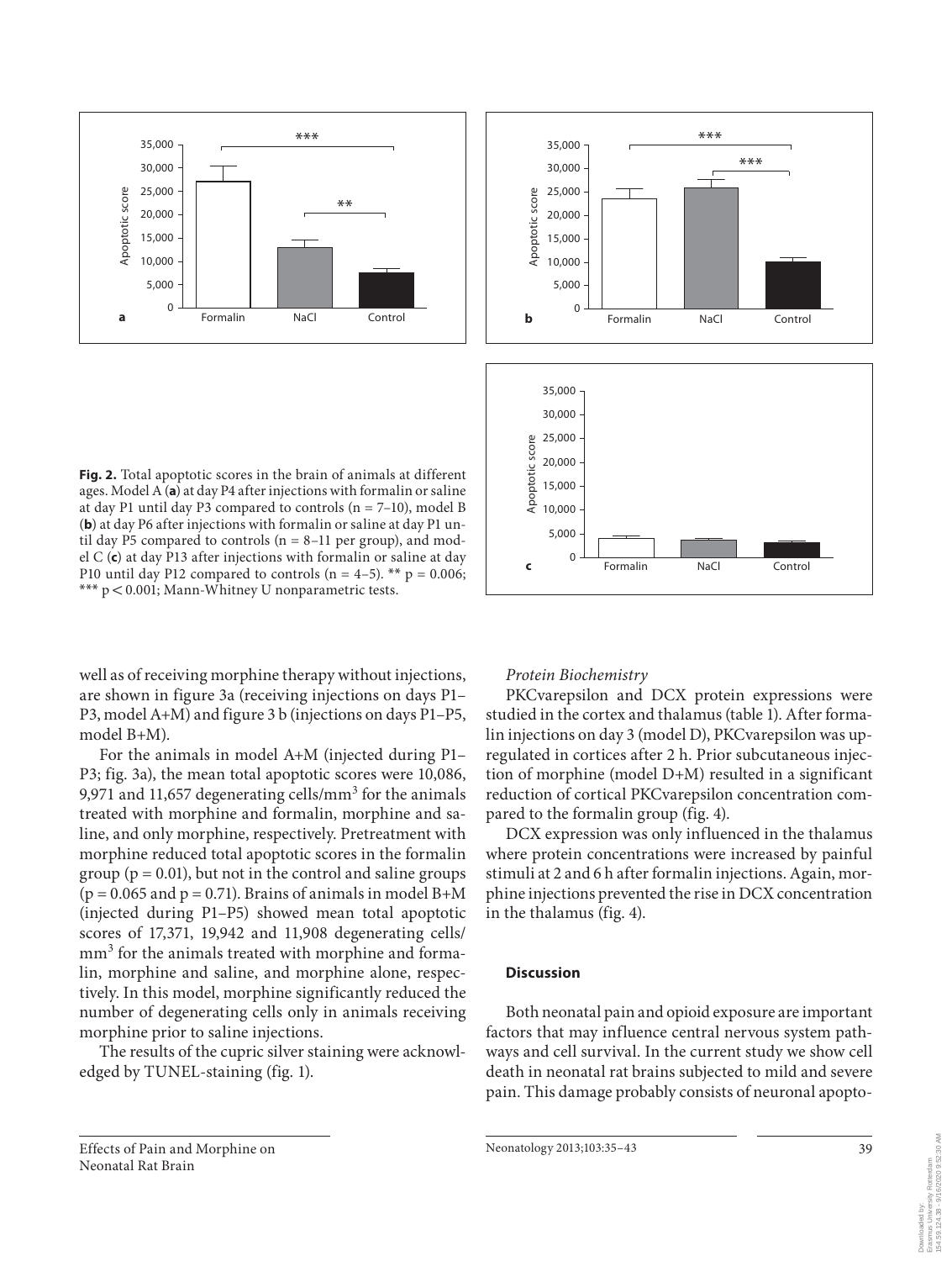

Fig. 3. The effect of preemptive morphine in saline- and formalintreated animals compared to controls on apoptotic scores. **a** Morphine injection reduces the amount of degenerated neurons induced by formalin pain at P4 (model A+M). **b** This morphine effect after 5 days of painful injections (P1–P5) is less impressive



and not even significant for formalin pain-treated animals (model B+M). The white bars represent animals who received additional morphine treatment.  $\bar{p} = 0.02$ ; \*\*  $p = 0.01$ ; two-way ANO-VA/Mann-Whitney test ( $n = 5$ ).

sis as shown by TUNEL and de Olmos cupric silver staining [20]. Severe pain also altered the expression of the neurodevelopmentally important proteins PKCvarepsilon and DCX. Comparable to our results, Juul et al. [17] showed an effect between the severity of stress and the amount of gene expression in the neonatal murine hippocampus. This indicates a dose-dependant relationship between distress and the neuronal damage.

 Interestingly, morphine pretreatment was only related to decreased neurological damage in some of the experiments. Morphine seems to protect against cell degeneration from severe 3 days repeated formalin pain and 5 days repetitive mild pain from saline injections. Morphine could not significantly decrease severe formalin pain after 5 days. Morphine might protect the brain up to a certain limit. Previous animal studies also showed interactive effects between morphine and pain [14–17] . Morphine seems to downregulate specific stress-related changes in gene expression that protect the cell against apoptosis [13] . In older human infants, the beneficial effect of anesthesia for surgery was established decades ago [21]. There is, however, no human clinical evidence of long-term beneficial effects of morphine administered for daily neonatal care. In fact, the scant research in human preterm neonates suggests that continuous preemptive analgesia may have adverse effects [5, 9–11]. Opioids seem to have different effects in the presence or absence of pain. In rodent studies, where animals were known to be in pain, morphine prevented some changes to the neonatal nociceptive system caused by pain [14, 16], while in the absence of pain, opioids have been found to be neurotoxic and can impair cognitive and behavioral development [22, 23].

 Opioids and endorphins probably play an important role in modulation and regulation of neuronal differentiation and survival. PKCvarepsilon participates in the neuroprotective effects of morphine [24], whereas PKCvarepsilon overexpression increases NMDA-receptor activity leading to excitotoxic cell death [25] . In our study, cortical PKCvarepsilon was acutely increased by painful stimuli and then dropped to the initial level. PKCvarepsilon expression was lower in the morphinetreated animals. DCX showed a steep rise in concentration in the thalamus region after severe prolonged pain. This DCX overexpression may reflect diffuse migration and an abnormal differentiation of neuroblasts [19, 26], but may also be a protective reaction as a response to pain-related degeneration of neurons [27] . Morphine pretreatment again reduced the DCX levels. This supports the potential protective role of preemptive analgesia in newborn infants. However, further research is needed to elucidate the underlying mechanisms.

 Our study has some important limitations. It is difficult to translate the animal data to the human preterm neonate. Pain did not increase neurodegeneration in rats at older ages, suggesting an age-dependent effect. Although the brain of newborn rats is probably comparable to premature born humans, the period of brain spurt oc-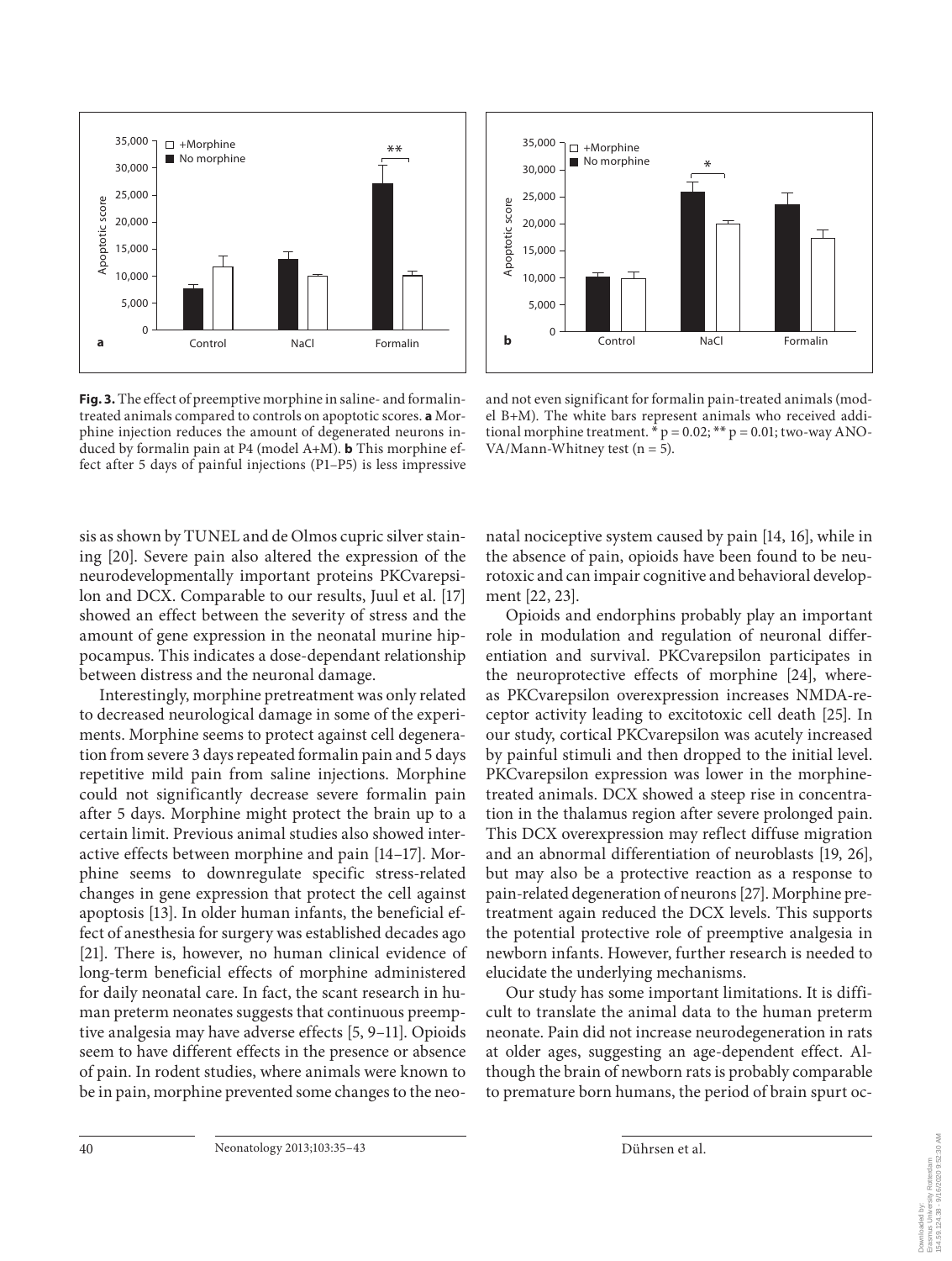

**Fig. 4.** PKCvarepsilon and DCX protein expression levels. **a** Formalin injection leads to a quick rise in PKCvarepsilon concentration after 2 h in the cortex of neonatal rats (model D). **b** The injection of morphine prior to the injection of formalin results in a reduction of PKCvarepsilon concentration in the neonatal rat cortex after 2, 6 and 12 h (model D). **c** Thalamic DCX levels in formalin-treated neonatal rats compared to controls. DCX is influenced by painful events. The formalin pain leads to a steep rise

curs in different species at different times relative to birth  $[28]$ .

 Formalin-induced pain is a well-worked out nociceptive model in the infant rodent [14] . Unfortunately, we did not measure the amount of pain and cannot discriminate between pain, stress and inflammation. Formalin injections led to a clear nociceptive reaction. After repetitive injections, a severe ongoing inflammation of the paws was seen. After prolonged injections (model B), morphine did not decrease the apoptotic scores any more.



after 2 h, and is still elevated after 6 h compared to control animals. **d** Effect of morphine treatment on DCX in neonatal rats after formalin-induced pain. As PKCvarepsilon, DCX protein expression is lowered due to morphine exposure prior to formalin injections. **b**, **d** The white bars represent animals who received additional morphine treatment.  $\sqrt{\frac{2}{p}} < 0.05$ ; \*\*\* p < 0.01; \*\*\* p < 0.001; one-way ANOVA ( $n = 5$  per group).

The formalin model simulates ongoing severe distress and probably overestimates the amount of distress related to routine neonatal intensive care unit treatment [29] .

 Repetitive saline injections probably are a more suitable model for human neonates receiving repetitive painful procedures. Prolonged use of repetitive saline injections showed an enormous potential impact on the developing brain. As an isotonic, sodium chloride solution is not expected to have any toxic effects; neuronal degeneration is caused by repeated pain induced by the injec-

Neonatology 2013;103:35-43 41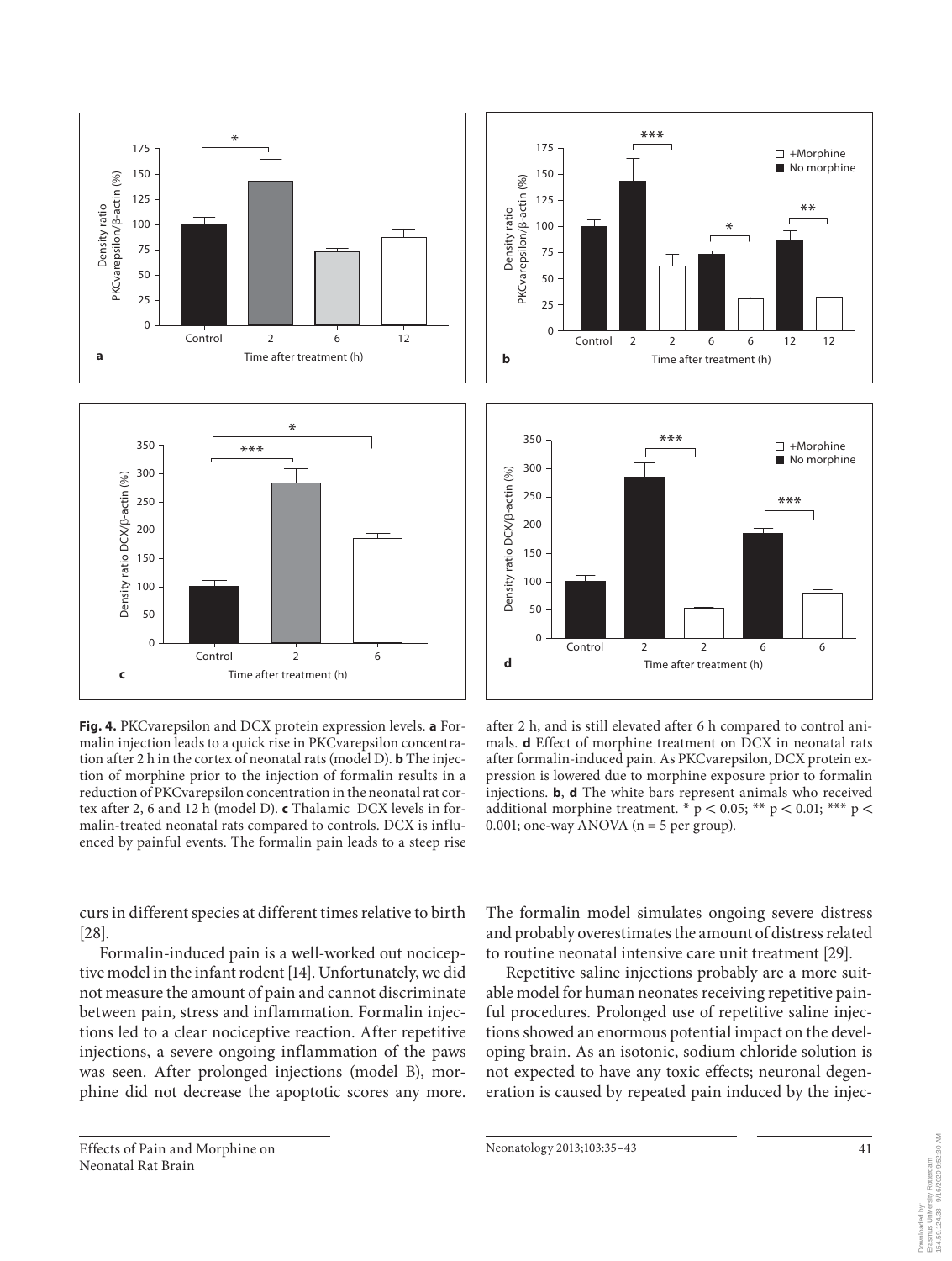tions itself or by the inflammatory response to the injections. Consistent with the only human study of neonatal pain in relation to brain microstructure development in preterm humans [3], this indicates the extreme vulnerability of the premature brain and the potential danger of frequently repeated pain and stressful stimuli in premature neonates.

 Even today, neonatal intensive care treatment is related to inescapable frequent painful procedures and distress, often without analgesic pharmacological therapy [1, 2, 29]. Clinical trials have not shown beneficial effects, but effects such as hypotension and prolonged ventilation of routinely used morphine during artificial ventilation [5, 9-11]. Therefore, opioid treatment is not standard of care nowadays in ventilated newborns. Current neonatal pain treatment focuses on individualized pharmacological and nonpharmacological approaches. Our data provides evidence that morphine has a neuroprotective effect when given prior to painful stimuli and in that way

encourages the clinical use of opioids if a newborn is known to suffer from pain. As opioids seem to have different effects in the presence or absence of pain, one of the major clinical challenges is to identify when a preterm infant is actually in pain. It is of great importance for both clinicians and researchers to further explore this important area of research.

#### **Acknowledgement**

 This study was financially supported by grants from the Netherlands Organisation of Scientific Research, the Trust Funds of the Erasmus University Rotterdam and the Sonnenfeld-Stiftung, Berlin.

#### **Disclosure Statement**

There are no conflicts of interest stated by the authors.

#### **References**

- ▶ 1 Carbaial R, Rousset A, Danan C, Coquery S, Nolent P, Ducrocq S, Saizou C, Lapillonne A, Granier M, Durand P, Lenclen R, Coursol A, Hubert P, de Saint BL, Boelle PY, Annequin D, Cimerman P, Anand KJ, Breart G: Epidemiology and treatment of painful procedures in neonates in intensive care units. JAMA 2008;300:60–70.
- 2 Simons SHP, van Dijk M, Anand KJS, Roofthooft D, van Lingen RA, Tibboel D: Do we still hurt newborn babies? A prospective study of procedural pain and analgesia in neonates. Arch Pediatr Adolesc Med 2003;157: 1058–1064.
- 3 Brummelte S, Grunau RE, Chau V, Poskitt KJ, Brant R, Vinall J, Gover A, Synnes AR, Miller SP: Procedural pain and brain development in premature newborns. Ann Neurol 2012;71:385–396.
- 4 Smith GC, Gutovich J, Smyser C, Pineda R, Newnham C, Tjoeng TH, Vavasseur C, Wallendorf M, Neil J, Inder T: Neonatal intensive care unit stress is associated with brain development in preterm infants. Ann Neurol 2011;70:541–549.
- ▶ 5 de Graaf J, van Lingen RA, Simons SH, ▶ 11 Anand KJ, Duivenvoorden HJ, Weisglas-Kuperus N, Roofthooft DW, Groot Jebbink LJ, Veenstra RR, Tibboel D, van Dijk M: Longterm effects of routine morphine infusion in mechanically ventilated neonates on children's functioning: five-year follow-up of a randomized controlled trial. Pain 2011;152: 1391–1397.
- 6 Grunau RE, Whitfield MF, Petrie-Thomas J, 12 Bittigau P, Sifringer M, Genz K, Reith E, Synnes AR, Cepeda IL, Keidar A, Rogers M, Mackay M, Hubber-Richard P, Johannesen D: Neonatal pain, parenting stress and interaction, in relation to cognitive and motor development at 8 and 18 months in preterm infants. Pain 2009;143:138–146.
- 7 Hermann C, Hohmeister J, Demirakca S, Zohsel K, Flor H: Long-term alteration of pain sensitivity in school-aged children with early pain experiences. Pain 2006;125:278–285.
- 8 Davidson AJ: Anesthesia and neurotoxicity to the developing brain: the clinical relevance. Paediatr Anaesth 2011;21:716–721.
- 9 Anand KJ, Hall RW, Desai N, Shephard B, Bergqvist LL, Young TE, Boyle EM, Carbajal R, Bhutani VK, Moore MB, Kronsberg SS, Barton BA: Effects of morphine analgesia in ventilated preterm neonates: primary outcomes from the NEOPAIN randomised trial. Lancet 2004;363:1673–1682.
- 10 Bellu R, de Waal KA, Zanini R: Opioids for neonates receiving mechanical ventilation. Cochrane Database Syst Rev 2008; 1:CD004212.
- Simons SHP, van Dijk M, van Lingen RA,  $\triangleright$  17 Roofthooft DWA, Duivenvoorden HJ, Jongeneel N, Bunkers C, Smink E, Anand KJS, van den Anker JN, Tibboel D: Routine morphine infusion in preterm neonates who received ventilatory support: a randomized controlled trial. JAMA 2003;290:2419–2427.
- Pospischil D, Govindarajalu S, Dzietko M, Pesditschek S, Mai I, Dikranian K, Olney JW, Ikonomidou C: Antiepileptic drugs and apoptotic neurodegeneration in the developing brain. Proc Natl Acad Sci USA 2002;99: 15089–15094.
- 13 Zhang Y, Chen Q, Yu LC: Morphine: a protective or destructive role in neurons? Neuroscientist 2008;14:561–570.
- 14 Bhutta AT, Rovnaghi C, Simpson PM, Gossett JM, Scalzo FM, Anand KJS: Interactions of inflammatory pain and morphine in infant rats: long-term behavioral effects. Physiol Behav 2001;73:51–58.
- 15 Boasen JF, McPherson RJ, Hays SL, Juul SE, Gleason CA: Neonatal stress or morphine treatment alters adult mouse conditioned place preference. Neonatology 2009;95:230–  $239.$
- 16 Laprairie JL, Johns ME, Murphy AZ: Preemptive morphine analgesia attenuates the long-term consequences of neonatal inflammation in male and female rats. Pediatr Res 2008;64:625–630.
	- Juul SE, Beyer RP, Bammler TK, Farin FM, Gleason CA: Effects of neonatal stress and morphine on murine hippocampal gene expression. Pediatr Res 2011;69:285–292.
	- Scott HL, Braud S, Bannister NJ, Isaac JT: Synaptic strength at the thalamocortical input to layer IV neonatal barrel cortex is regulated by protein kinase C. Neuropharmacology 2007;52:185–192.